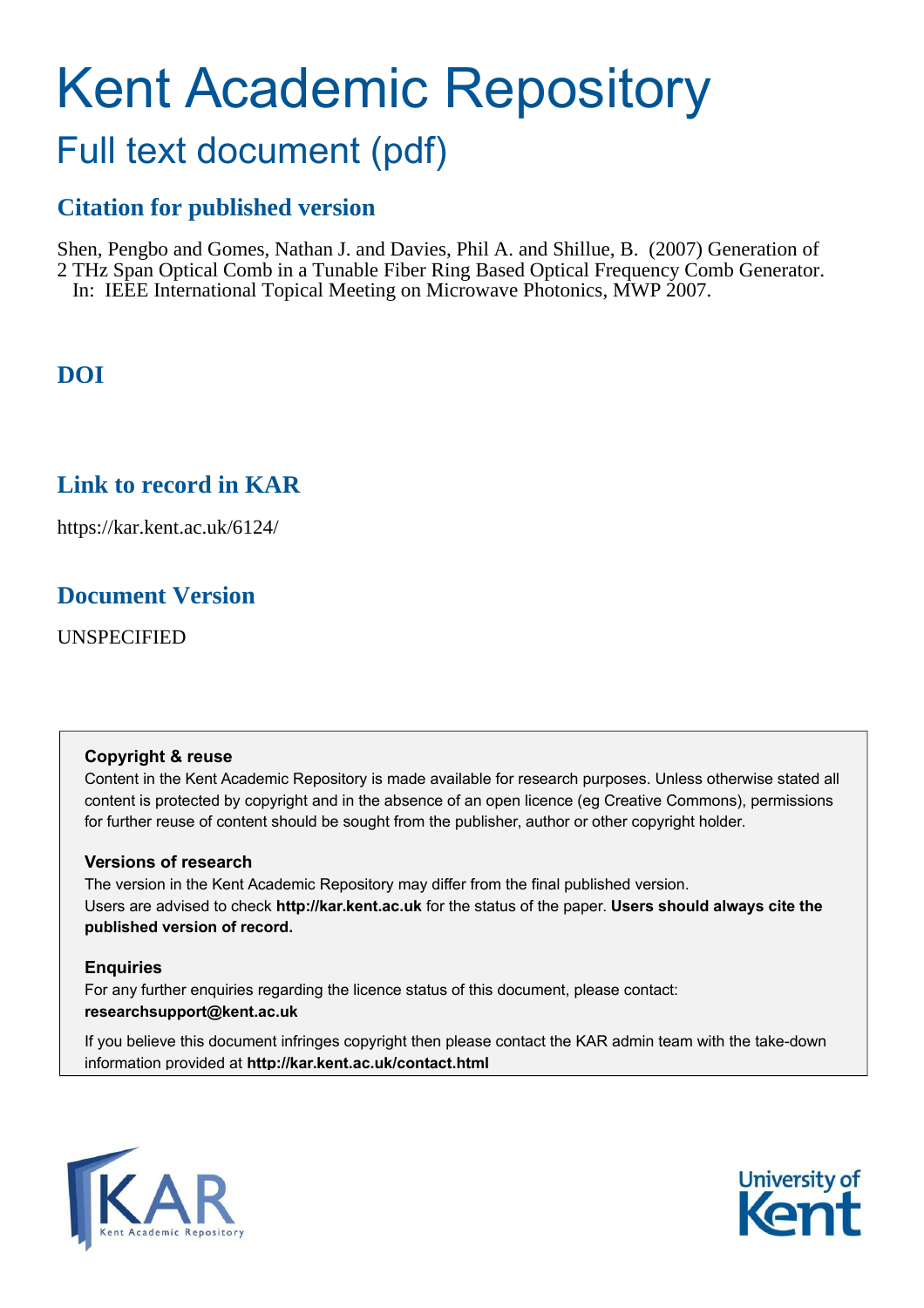# *Generation of 2 THz Span Optical Comb in a Tunable Fiber Ring Based Optical Frequency Comb Generator*

P. Shen, N. J. Gomes and P. A. Davies Department of Electronics University of Kent, Canterbury, Kent, CT2 7NT, UK p.shen@kent.ac.uk

*Abstract***— The generation of a 2 THz span optical comb, defined**  within a 10 dB power envelope and consisting of 200 optical **comb lines, all stronger than -20 dBm without amplification, is reported. The effective transmittance of the generator is 11.5 dB. The comb line spacing can be adjusted with a step frequency that equals an integer multiple of 12.500 MHz while maintaining the comb profile. High coherence between the comb lines is achieved, with the beat signal between the comb lines having a noise level of -92 dBc/Hz at 1 kHz offset, and phase noise of -130 dBc/Hz at 1MHz offset.** 

### I. INTRODUCTION

The optical frequency comb generator (OFCG) is a unique device that produces multiple, equally spaced optical comb lines in the spectral domain. Its capability for locking the comb lines to a stabilized reference laser, and the high coherence between comb lines has attracted much interest, such as in optical frequency measurements, radio over fiber, ultra-dense wavelength-division-multiplexing systems, phase array antennas, and millimeter-wave to THz LO generation and imaging [1-4].

While the bulk-optics OFCG [5] is capable of producing optical combs with an equilateral triangle spectral profile and with the comb span up to a few THz, the low transmittance in such a device requires a strong reference laser and results in a very low power in the individual comb lines. The transmittance, measured by the total optical power of the comb against the reference optical power, can be improved by a coupled cavity configuration, resulting in an improvement from 0.3% to 16 % [6]. The limited cavity length in such devices also results in a very coarse tunability, i.e. a few GHz in the comb line spacing, unless the cavity length is continuously adjusted to match the resonance while the tuning is performed.

The fiber ring based OFCG [7] overcomes these difficulties. Because of the gain within the loop, the

W. P. Shillue National Radio Astronomy Observatory 1180 Boxwood Estates Rd, Charlottesville, VA, 22903, USA

transmittance can be improved to over 1. Furthermore, the relatively long cavity results in flexibility in the comb line spacing with a resolution of few MHz [2, 4]. The problems with this type of OFCG are the difficulties in the management of the comb line powers, in the maintaining of the optical resonance, and in the maintaining of stability over time against ambient temperature changes and wavelengths drift of the reference laser. Previous work has generated an optical comb covering up to 1.8 THz, and containing about 100 comb lines in a 40 dB power envelope with reference to a linewidth broadened external cavity laser [8]. In this paper, we report an OFCG that produces tunable optical combs with much flatter profile in a wider span, while the system is referenced to a narrow linewidth laser, and achieves a transmittance over 10.

### II. EXPERIMENTAL SETUP

Fig. 1 illustrates the setup of the fiber ring based OFCG. The system consists mainly of a fiber loop, including an Erbium Doped Fiber Amplifier (EDFA) and an optical phase modulator. A 16 nm thin film filter (centered at 1551 nm) is



Figure 1. Fibre ring based optical frequency comb generator with error correction loop

 *ISO: optical isolator; LNA: Low Noise Amplifier; PD: Photodetector; PC: Polarization controller; TFT: Thin Film Filter* 

This work was funded by the European Southern Observatory (ESO) through the UK Particle Physics and Astronomy Research Council (PPARC) as part of the Atacama Large Millimeter Array (ALMA) project.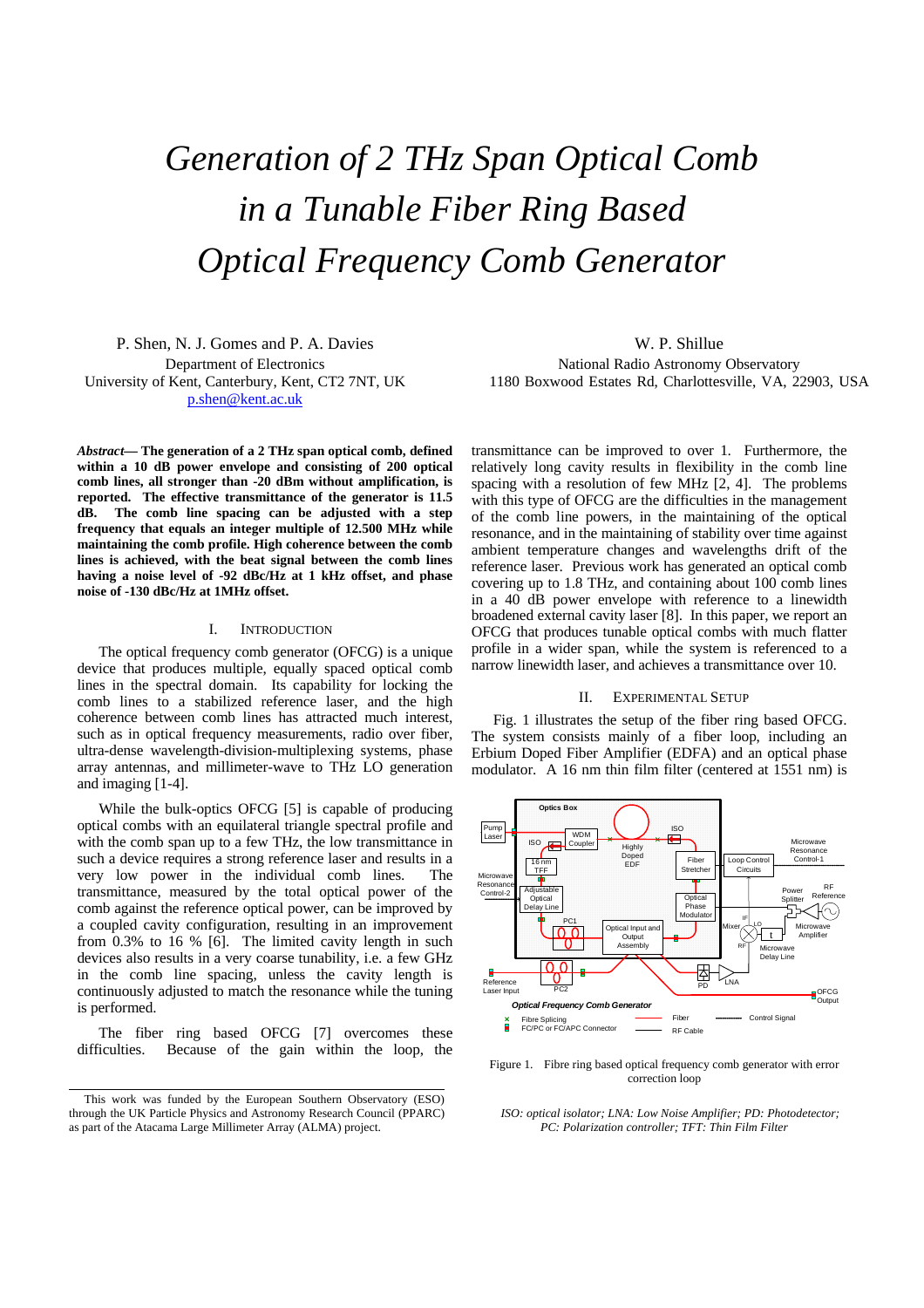incorporated at the output of the EDFA to remove the gain peak around 1530 nm. A polarization controller is employed to match the polarization of the circulating light to the principal axis of the optical phase modulator. Optical resonance error is resolved by the homodyne detection of the amplitude of the fundamental beat signal of the optical comb. This error signal is processed and fed into a low polarization change fiber stretcher embedded inside the loop, as shown in Fig.1. An in-house designed manually adjustable optical delay line which features low polarization change over its range is inserted into the loop to allow fine tuning of the cavity length so that the free spectral range (FSR) of the ring is 12.500 MHz.

### III. EXPERIMENTAL RESULTS

#### *A. Optical Comb Generation*

When the EDFA is pumped to overcome the insertion loss, the ring cavity begins to oscillate, acting as a multimode single- or multi-wavelength fiber laser with a mode spacing of 12.5 MHz. The oscillation peak(s) can be at any wavelength since the gain profile is very flat. Mode jumps occur from time to time, due to small disturbances and ambient temperature changes.

When an RF reference, which has a frequency that equals an integer multiple of the 12.5 MHz FSR is applied, the laser becomes mode locked. Fig. 2 shows the mode locked optical spectrum when a 10 GHz modulation is applied. Depending on the exact microwave resonance condition and the polarization settings, the mode locked spectrum may contain one or a multiple number of peaks. Due to the fact that the cavity lacks mode selection of the densely populated optical resonance modes, multiple sets of the locked optical modes will be supported simultaneously, even though the optical



Figure 2. The system operating as a mode locked laser when RF modulation is applied

spectrum may appear to have just one peak. These sets of modes are interleaved at a frequency that equals the FSR of the cavity, i.e. 12.5 MHz. There is no particular set of optical modes that can stably dominate the spectrum over time. The optical spectrum can appear smooth for each of the wavelength peaks as the OSA can not resolve the closely spaced optical modes. This indicates that this type of operation is not the most suitable for use as an optical comb generator.

The injection of an optical reference light reinforces one or several sets of the locked modes. As a result, they will dominate the optical spectrum and suppress the remaining modes by lowering the round-trip gain through the saturation of the optical amplifier. The dominance of the sets of the modes will remain until the optical phase resonance condition is lost due to drifts of either the cavity length or the reference laser frequency. In the case of a reference laser with linewidth much broader than the FSR of the OFCG, there will be



*Inserted are the details of the optical spectra at different wavelengths. The comb spacing is 10 GHz and there are more than 200 comb lines within a 10 dB power envelope. The spectrum is measured after a 3 dB optical coupler with an insertion loss of 4 dB.*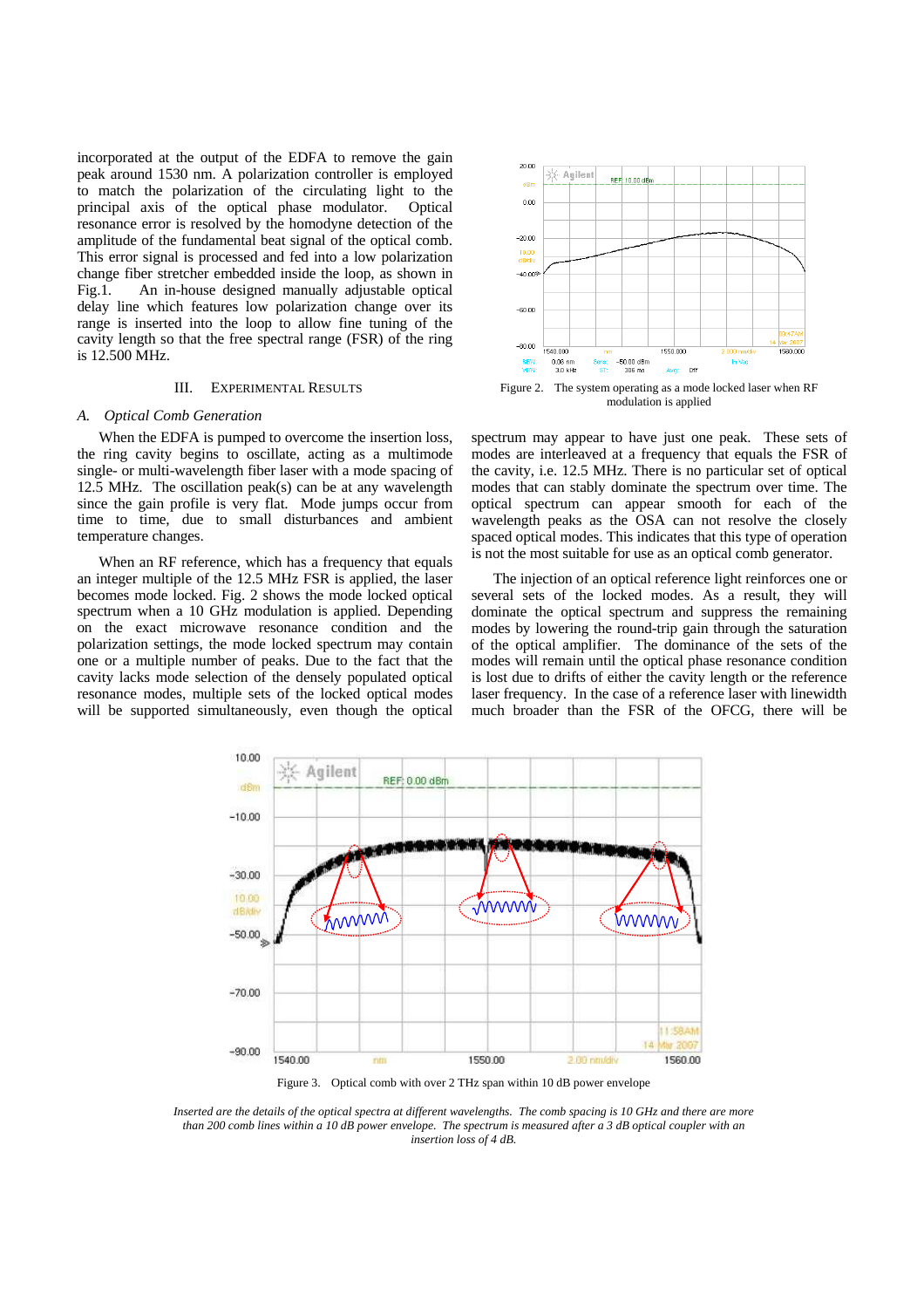multiple sets of the optical modes being supported simultaneously. In this case [8], the OFCG operates as a multi-mode injection locked mode-locked laser. The drifts will cause slight power redistribution among the neighboring sets of modes, but the optical resonance condition holds all of the time. Limited by the optical spectrum resolution, a comblike optical spectrum can be maintained, with each of the optical comb "lines" containing a number of cavity modes, suffering small fluctuations due to power redistribution between them.

However, in the case of a narrow linewidth reference laser, the drifts will cause the optical spectrum to change dramatically. This is because the loss of the optical resonance of the only set of dominant modes will encourage free-running oscillation at other frequencies to occur. Furthermore, the long cavity results in much more densely populated cavity modes, making the cavity more sensitive to the wavelength drift of the reference laser and to the ambient temperature drift. Therefore, an optical resonance error correction circuit has to be employed in this case to track any drifting.

When such an error correction loop is switched on, an ultra flat comb can be produced, as shown in Fig.3. In this measurement, the OFCG is locked to an optical reference at 1550 nm with an optical power level of 0.5 mW. A 10.000 000 GHz RF reference with a power level of 6.3 dBm is applied as the microwave reference, locking to the  $800<sup>th</sup>$ harmonic of the cavity modes. With a 510 mA EDFA pump current, the total OFCG output power reaches 8.5 dBm, achieving a transmittance of 11.5 dB. The optical power is distributed into more than 200 optical comb lines in a wavelength span exceeding 16 nm. Within the 3 dB power envelope, there are more than 100 comb lines in a span exceeding one THz. Fig.4 depicts the close-in view of the optical comb in a span from 1550 nm to 1556 nm, showing a power slope of 2 dB. Cleary all the power is rather focused on a band of 2 THz, with similar power levels among the comb lines. The sharp roll off of the optical comb at the edges of the comb is due to the bandwidth of the thin film filter. This filter not only contributes to the concentration of the power into the central 2THz band, but also allows the OFCG to be pumped



Figure 4. Flatness of the optical comb.

*The comb lines have similar power level over a range of 6 nm and there is no drop out in the comb lines.*

harder, achieving a flatter profile by eliminating the gain peak. The minimum comb line power within the 2 THz span is -20 dBm. There is no drop out of any particular comb lines (no missing lines), except at the reference wavelength, which in many applications it is desired to remove or suppress [10] anyway. A slight imbalance in longer wavelength and shorter wavelength sides of the optical comb can be attributed to the four wave mixing and a small gain slope in the round-trip transmittance. It is observed that the OFCG stays locked to the same optical mode stably over hours in the laboratory once the locking is achieved, maintaining the profile of the comb until the range of the fiber stretcher runs out.

It has also been verified that the same OFCG can be locked to different reference lasers at different wavelengths. For instance by replacing the 1550 nm laser by an 1556 nm laser, an optical comb centered at 1556.2 nm is generated, with the comb being cut off around 1559 nm due to the filter.



Figure 5 RF spectra of the beat signal from the system under different operational conditions

*a: as a free-running laser without RF and optical reference; b: as a mode locked laser, (the corresponding optical spectrum is in Fig. 2); c: as an optical comb generator with an optical reference light level of -3 dBm (the corresponding optical spectrum is in Fig. 3)*